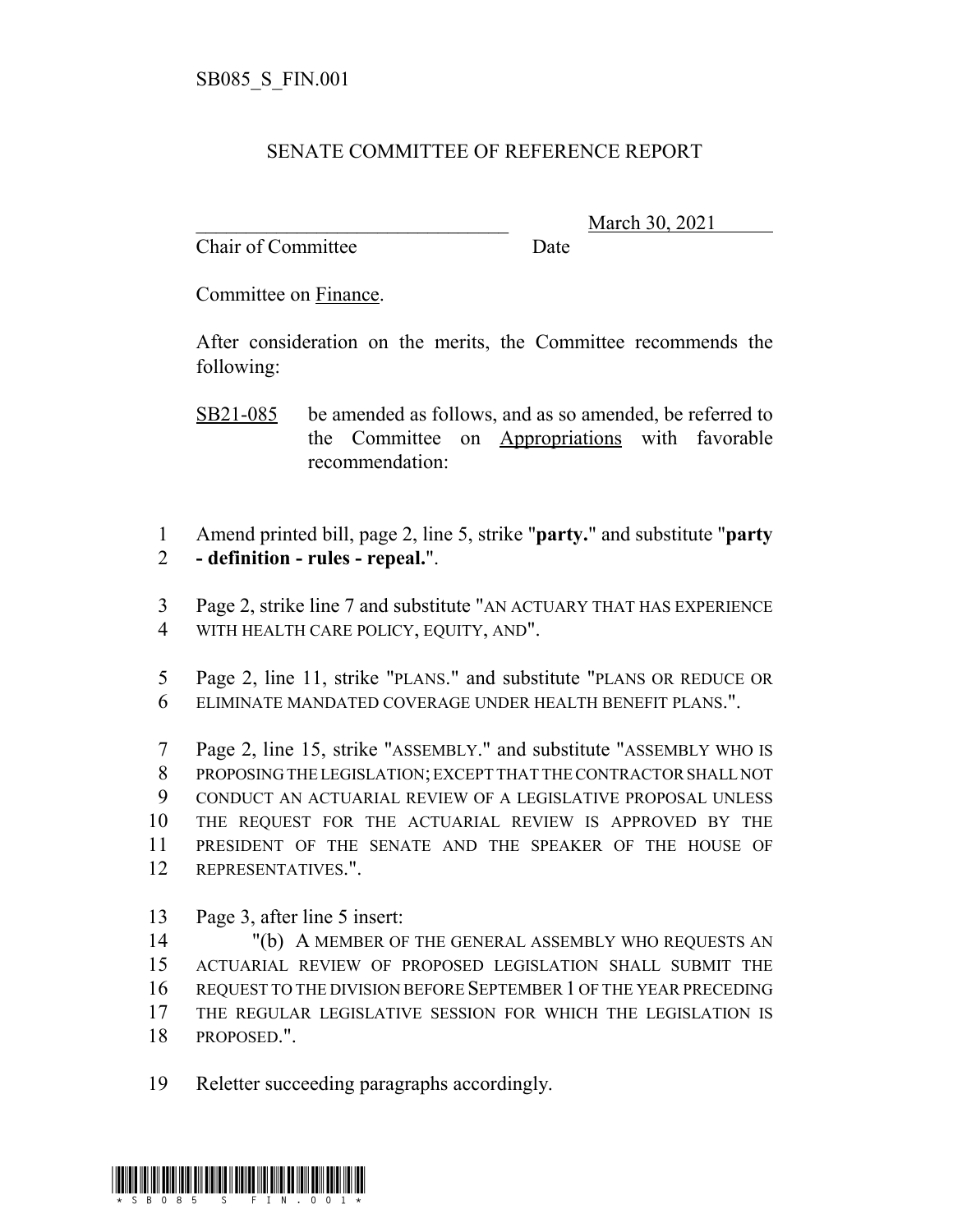Page 3, line 17, strike "LEGISLATION;" and substitute "LEGISLATION,

- 2 INCLUDING INFORMATION CONCERNING WHO WOULD BENEFIT FROM THE
- CHANGES, WHICH INFORMATION, IF AVAILABLE, MUST BE DISAGGREGATED,
- AT A MINIMUM, BY RACE, ETHNICITY, SEX, GENDER, AND AGE;".
- Page 3, line 22, after "INCREASE" insert "OR DECREASE".
- Page 4, strike lines 1 through 11.
- Renumber succeeding subparagraphs accordingly.
- Page 4, line 14, strike "AND".

 Page 4, line 17, strike "LEGISLATION." and substitute "LEGISLATION, INCLUDING INFORMATION CONCERNING WHO WOULD BENEFIT FROM THE CHANGES, WHICH INFORMATION, IF AVAILABLE, MUST BE DISAGGREGATED, AT A MINIMUM, BY RACE, ETHNICITY, SEX, GENDER, AND AGE;

 (VIII) INFORMATION, IF AVAILABLE, CONCERNING ANY DISPROPORTIONATE EFFECTS THAT THE PROPOSED LEGISLATION MAY HAVE ON CONSUMERS AS A RESULT OF THEIR RACE, ETHNICITY, SEX, GENDER, OR AGE; AND

 (IX) AN ESTIMATE OF THE OUT-OF-POCKET HEALTH CARE SAVINGS ASSOCIATED WITH ANY NEW HEALTH BENEFIT OR SERVICE DESCRIBED IN THE PROPOSED LEGISLATION, INCLUDING INFORMATION CONCERNING WHO WOULD BENEFIT FROM THE CHANGES, WHICH INFORMATION, IF AVAILABLE, MUST BE DISAGGREGATED, AT A MINIMUM, BY RACE, ETHNICITY, SEX, GENDER, AND AGE.".

23 Page 4, line 21, strike "(1)(b)(IV)" and substitute "(1)(c)(IV)".

24 Page 4, strike line 24 and substitute  $''(1)(c)(V)$  AND  $(1)(c)(VI)$  OF THIS SECTION IN".

"Page 5, strike lines 5 through 25 and substitute:

 "(3) A REQUEST FOR AN ACTUARIAL REVIEW BY A MEMBER OF THE GENERAL ASSEMBLY AND ANY INFORMATION SUBMITTED TO THE CONTRACTOR FOR THE PURPOSE OF COMPLETING AN ACTUARIAL REVIEW PURSUANT TO SUBSECTION (1)(a) OF THIS SECTION IS WORK PRODUCT, AS DEFINED IN SECTION 24-72-202 (6.5).

(4) AS USED IN THIS SECTION, "HEALTH BENEFIT PLAN" EXCLUDES